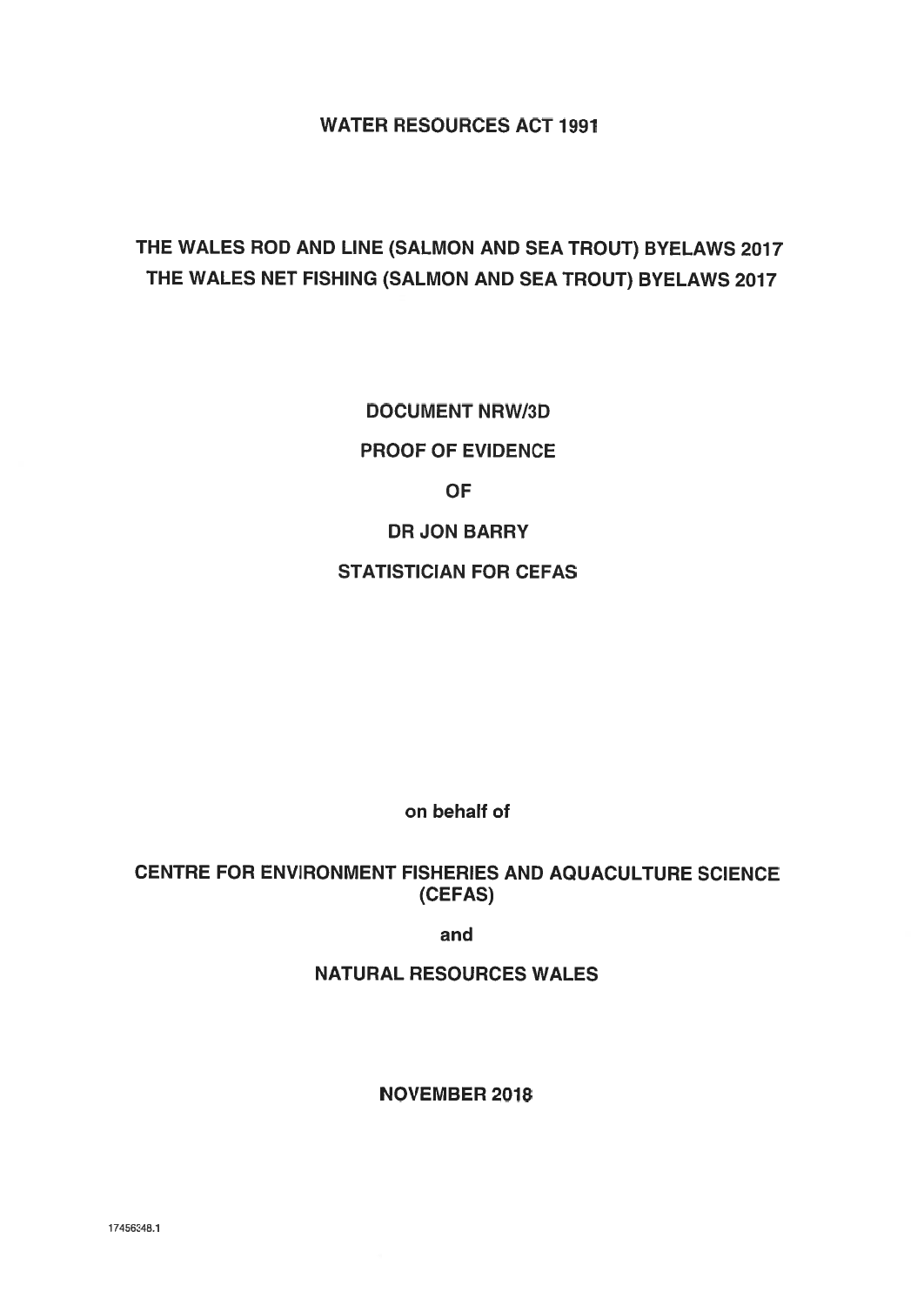## From George Eustice MP

Minister of State for Agriculture, Fisheries and Food 25<sup>th</sup> May 2018

Mr John Rawlinson Chairman Ribble Fisheries Consultative Association Our ref: P02018/09740/MH Thank you for your email of <sup>16</sup> April concerning the new Environment Agency (EA) measures being proposed to regulate the exploitation of salmon.

You have principally raised concerns about the statistical validity of the salmon stock assessment methodology. Cefas, the EA and National Resource Wales have considered your letter, and the accompanying review commissioned by angling groups affiliated to the Angling Trust and conducted by independent statisticians. They do not, however, share the view that the assessments which underpin the current need for action are 'formed on invalid statistical principles and use modelling that has major flaws and weaknesses.

A regression model using year as <sup>a</sup> predictor variable in this context is not <sup>a</sup> valid approach. This is time series data and shoutd be modelled using time series approaches such as moving averages or AR/MA models.

## Response to the comments made by O'Hagan and Fop on the methods used to estimate compliance with the management objective for salmon stocks in England and Wales.

## 9 May 2018

## 1 Overview

The current methods for setting conservation limits and managemen<sup>t</sup> targets in England & Wales, and for assessing compliance with these, have been in <sup>p</sup>lace for many years. They were developed in line with agree<sup>d</sup> international guidelines by <sup>a</sup> respected statistician. They were subject to consultation and peer review during their development and subsequently. Could we be informed of the statistician and the corresponding international guidelines? And provided with <sup>a</sup> copy of the peer review and statistical review? We encountered international models in our own review that were completely at odds with this approach.

We recognise that there are some uncertainties in the data used in assessments, that the assessments rely on certain assumptions and that procedural improvements are always possible. Scientists from various Government agencies met at the end of last year to start considering ways in which the current procedures might be improved and to <sup>p</sup>lan ways for taking this forward.

However, we remain of the view that the current assessment procedures, alongside other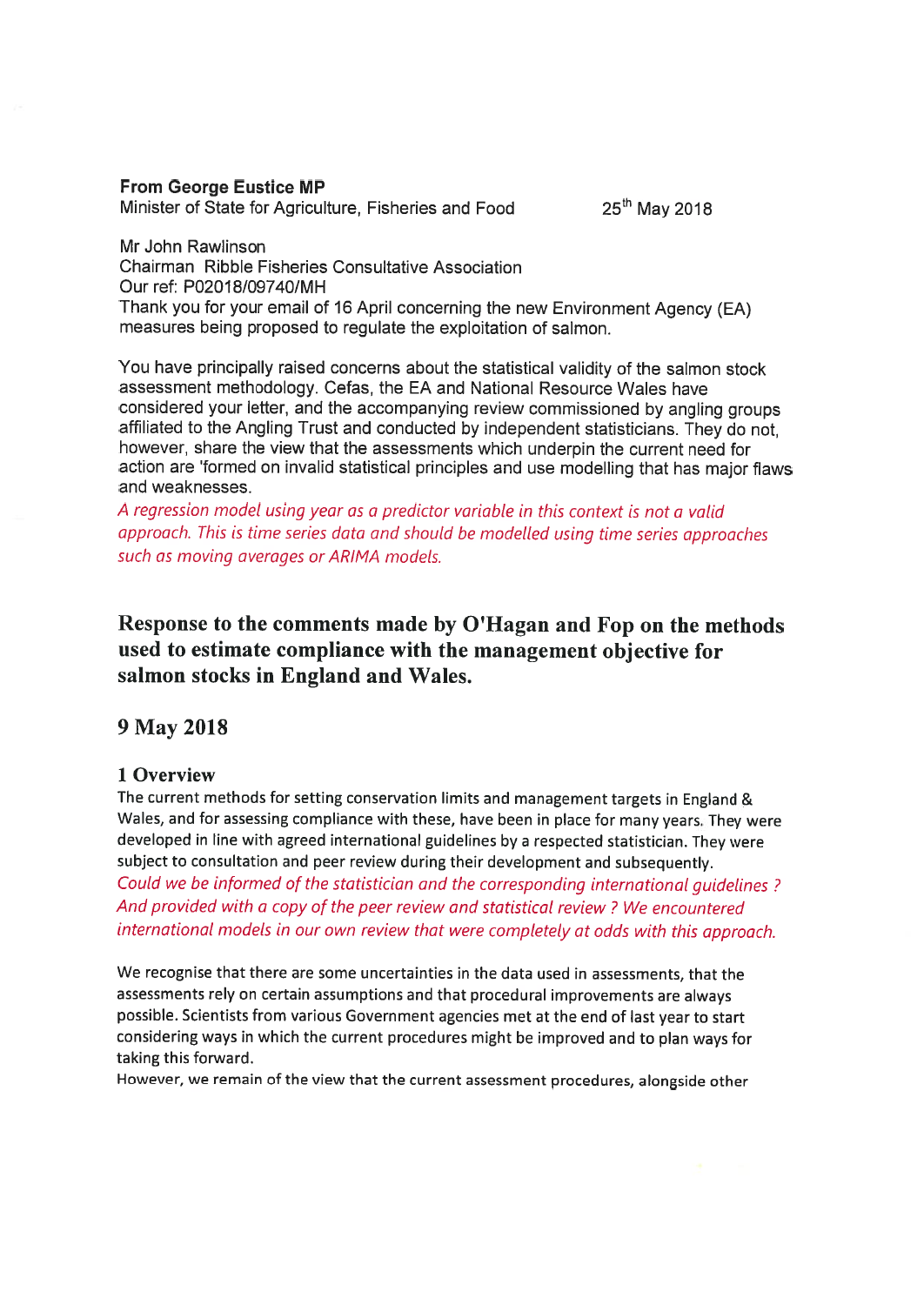independent measures of stock status, such as adult counts and juvenile surveys, provide <sup>a</sup> reliable basis for evaluating the status of salmon stocks in England and Wales. This statement does not appear to be borne out by the modet predictions versus the actuat stocks that materialised

We do not share the view that the assessments which underpin the current need for proposed managemen<sup>t</sup> action are: 'formed on invalid statistical principles and use modelling that has major flaws and weaknesses'.

We believe that many of the points raised in the review by O'Hagan and Fop are unfounded and appear to be based, in par<sup>t</sup> at least, on <sup>a</sup> misunderstanding of the procedures applied. If there have been any legitimate misunderstandings this perhaps suggests that the methodology needs to be made more clear and explicit and available. Nowhere were we able to find evidence in the documentation of the Bayesian approach mentioned. However even with these details available it would not overcome some fundamental concerns such as the use of regression based on year/ non use of time series methods/ lack of mode validation and definitions such as "four out of five years on average

In particular, we emphasise that the model in use is based on <sup>a</sup> Bayesian statistical approach rather than the frequentist interpretation that has been assumed. In this context, we note that the consultant's assessment was based on an overview of the methodology published in the annual salmon stock status reports for England and Wales and not the full technical details. We recognise that this may account for some of the apparen<sup>t</sup> differences in interpretation. The current model estimates future egg deposition trajectories in <sup>a</sup> Bayesian frameWork that includes an autoregressive term This should be detailed. It does not appear to have <sup>a</sup> strong enough influence in correcting for the recent upward trends. In an example provided by email only a standard linear regression was performed and this tallied with the reports and 20-percentile regression to estimate compliance with the management objective  $-$  i.e meeting conservation limit (CL) in four years out of five.

Previously cited as four years out of five on average - 2007-16 years

In this instance, we consider fitting <sup>a</sup> linear trend to the data is appropriate to evaluate temporal trends in egg deposition and the inclusion of "year" as <sup>a</sup> proxy variable is prudent because it captures the potential influence of multiple explanatory variables at once. It would be much better to include these as standalone variables for transparency, understanding and model interpretation and accuracy. Some of these variables may have offsetting effects and it makes no sense to collapse them into year.

#### 2 Specific comments

The following section addresses various specific issues raised in the review by O'Hagan and Fop.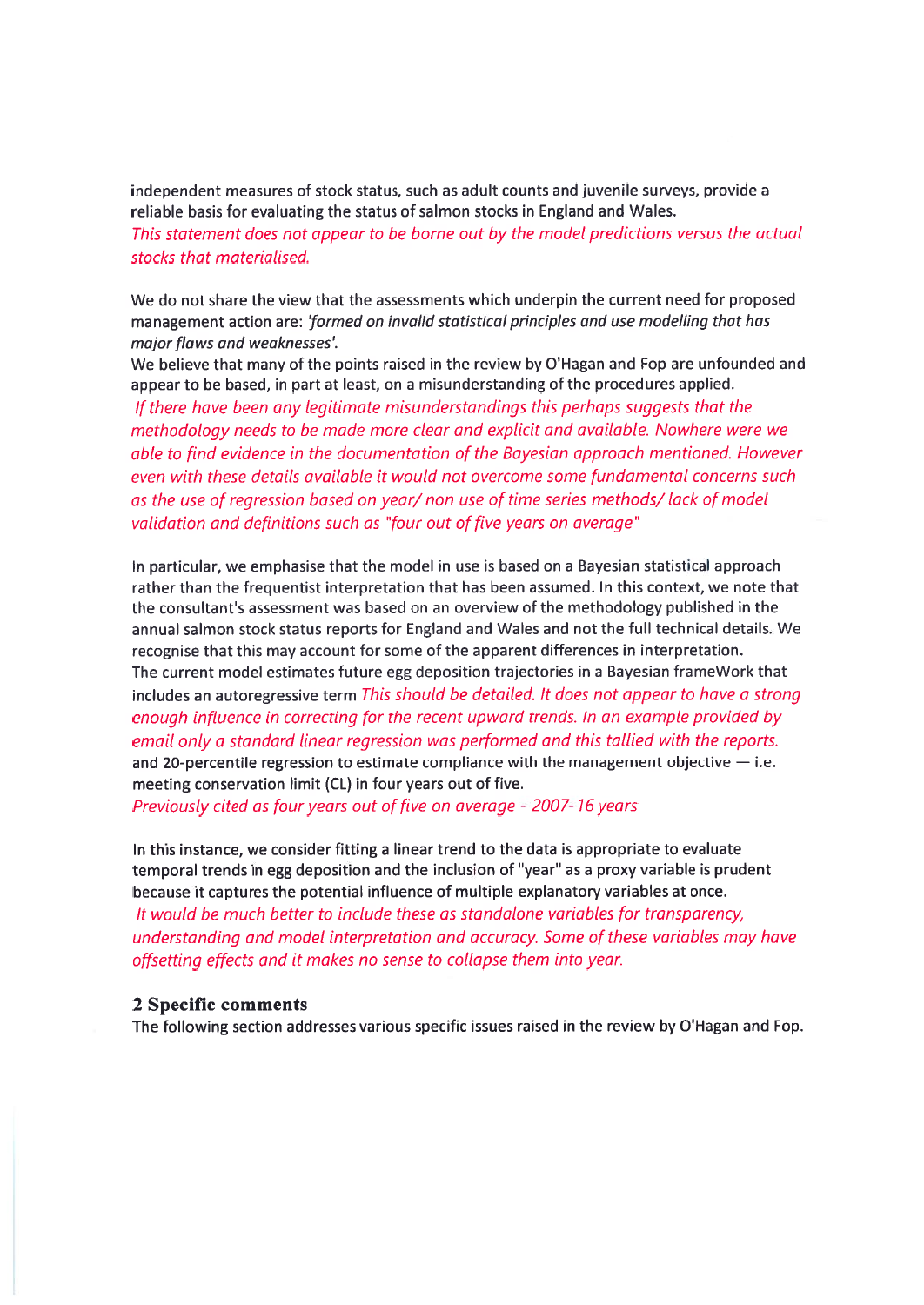#### 2.3 Use of <sup>a</sup> linear trend

We acknowledge that the exact process to model egg counts might be seen as subjective and open to the preferences of the modeller. <sup>A</sup> regression-type approac<sup>h</sup> was favoured on the assumption that there could be some underlying driver that is behind any decrease (or increase) in egg numbers and that this is represented (albeit, possibly in <sup>a</sup> proxy way) by time in <sup>a</sup> regression model. We have also recognised the need for <sup>a</sup> precautionary approac<sup>h</sup> to avoid the possibility of salmon stocks reaching unfavourable levels. We thus consider it reasonable to base decisions on the precautionary question: "what if levels fell in the same linear fashion in the next <sup>X</sup> years". In this instance, <sup>a</sup> period of <sup>5</sup> years has been chosen since this approximates to one generation in the salmon life-cycle. The use of <sup>a</sup> 20-percentile regression to fit <sup>a</sup> linear trend to the data has been considered appropriate <sup>g</sup>iven the managemen<sup>t</sup> objective of meeting or exceeding the CL in four years out of five. This was previously cited as four years out of five <u>on average</u>. What is the justification for linearity?

We recognise that patterns of egg deposition are likely to vary between rivers and overtime. However, we consider that it is important to apply <sup>a</sup> consistent methodology and that linear trends continue to provide <sup>a</sup> reasonable fit to the data in many cases (and represen<sup>t</sup> <sup>a</sup> suitable approac<sup>h</sup> overall). What evidence do you have that the fit is reasonable ? It appears to be distinctly unreasonable when projections are compared to actual outcomes.

Time series methods were considered during preliminary discussions to establish the current system.

However, it was felt that moving average and autoregressive approac<sup>h</sup> might result in predictions that relied too much on the most recent changes in the data. In the event, it was therefore decided to assume some underlying trend.

We recognise that it could be informative to explore possible alternative scenarios by means of General Additive Models and will aim to investigate this further as par<sup>t</sup> of the <sup>p</sup>lanned review of methods. We note, however, that whichever model is used, predictions into the future are problematic and can only assume that what has gone on before will continue.

This is <sup>a</sup> gross oversimptification. <sup>A</sup> goo<sup>d</sup> model that is valid for its predictors wilt make robust and flexible predictions into the future. These do not have to be "problematic". What you say here is only true of the current approach, which stalvishly follows an oversimplified, dated linear trend without valid predictors.

#### 2.4 Applying <sup>a</sup> 20-percentile regression

The justification for fitting <sup>a</sup> 20-percentile regression to the data relates to the managemen<sup>t</sup> objective of meeting or exceeding the conservation limit (CL) in <sup>4</sup> years out of 5. In line with international guidelines, and the precautionary approach, managers should aim to ensure that CLs are achieved with <sup>a</sup> high degree of probability. In England and Wales; managers have specified that this level should be set at 80% (other jurisdictions apply similar levels). The current method fits <sup>a</sup> 20-percentile regression line to the data and calculates the probability that this regression line is above the CL, and thus that the CL will be exceeded in four years out of five (the managemen<sup>t</sup> objective). We consider that this approac<sup>h</sup> is reasonable and appropriate when done in <sup>a</sup> Bayesian context.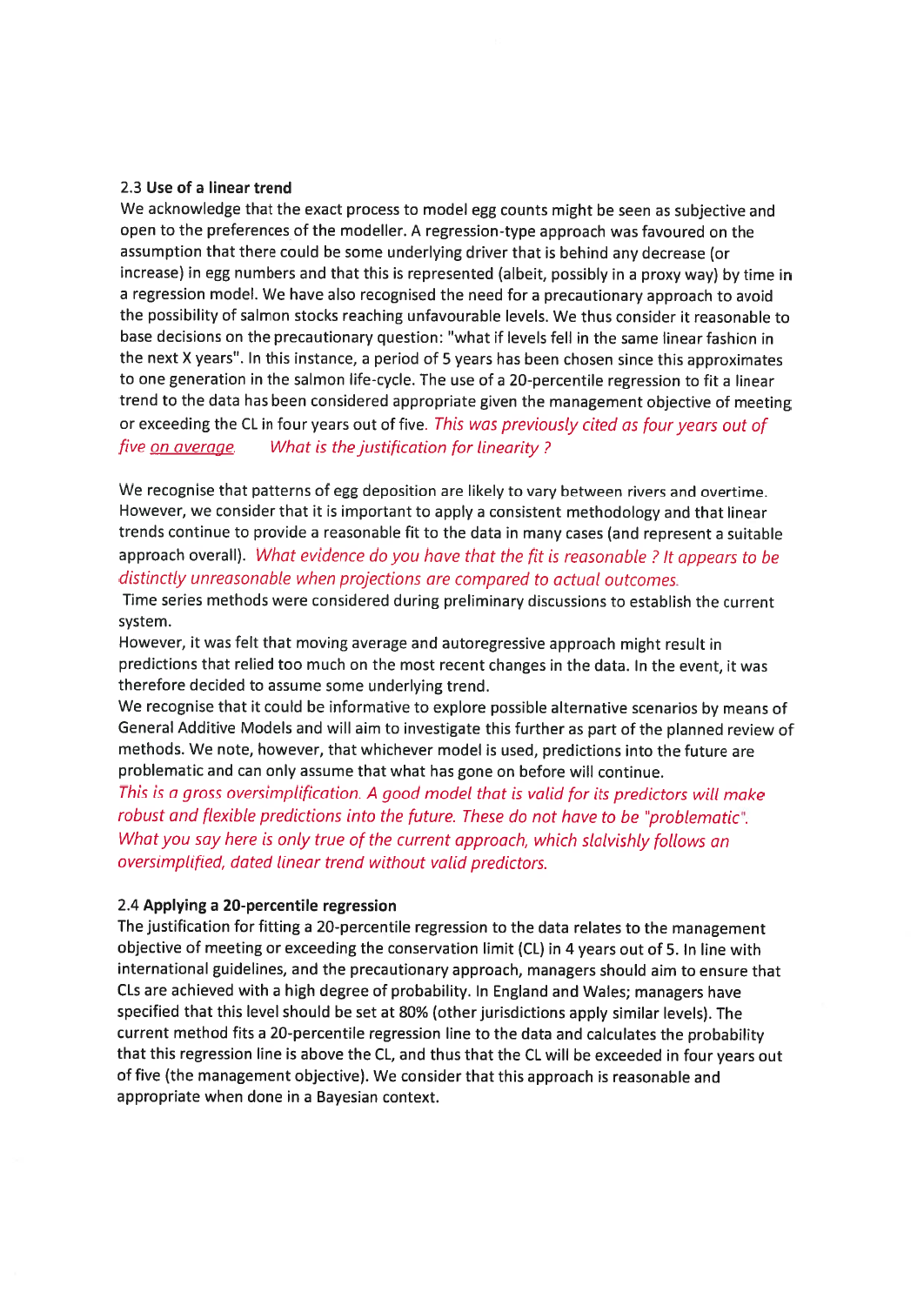WHY is it reasonable ? Why not use <sup>a</sup> conifdence interval around each predicted value, which would be <sup>a</sup> far more standard approach ? The entire methodology around the 20 percentile regression calculations is completely vague and unclear. There seems to be <sup>a</sup> fundamental misunderstanding that 20 percentile regression corresponds to 80% probability. This is not the case.

#### 2.5 Number of observations used in the assessment

We do not share the view that using ten observations to compute the regression line makes the current assessments invalid. The number of observations affects only the variability of the assessment. However, the uncertainty of any assessment will be <sup>a</sup> function of the variability of the data around the model and the number of observations. Ten annual observations were chosen to balance having enough information to estimate the model and be <sup>a</sup> biologically relevant period for <sup>a</sup> temporal trend that covers two generations of the salmon life-cycle. Timeseries or moving average based approaches are unlikely to improve the model predictions, because an autocorrelation term has already been included in the calculation of log(egg deposition) estimates prior to inclusion in the regression model.

We further note that there is no biological justification for changing the egg deposition calculations to apply over shorter periods of time than annually because Atlantic salmon only spawn once per year.

We are confident they woutd improve the predictions and illustrated this in our examples. The current approach completely misses recent increasing trends because it is overly anchored to <sup>a</sup> more dated decreasing trend that no longer applies.

#### 2.7 Model validation

We accep<sup>t</sup> the suggestion that some form of model validation might be <sup>a</sup> good addition to the assessment. This could be achieved by examining retrospective patterns in the predictions of egg deposition over time. There are, however, certain caveats that would need to be taken into account in exploring retrospective patterns.

#### Model validation is <sup>a</sup> vital par<sup>t</sup> of model assessment. It should never have been overlooked.

The current process considers what the egg deposition levels might be in 5 years' time if the linear projection is maintained.

There is no statisticat basis for assuming <sup>a</sup> tinear trend. Indeed the trend is distinctly non linear.

### Where <sup>a</sup> fall is projected, this might not actually happen, but in terms of stock managemen<sup>t</sup> it would be prudent to assume that it might.

This defeats the purpose of modelling. You will always be able to find <sup>a</sup> bad model that predicts a fall. The goal is to find a good model that will make accurate predictions and then take action based on that information.